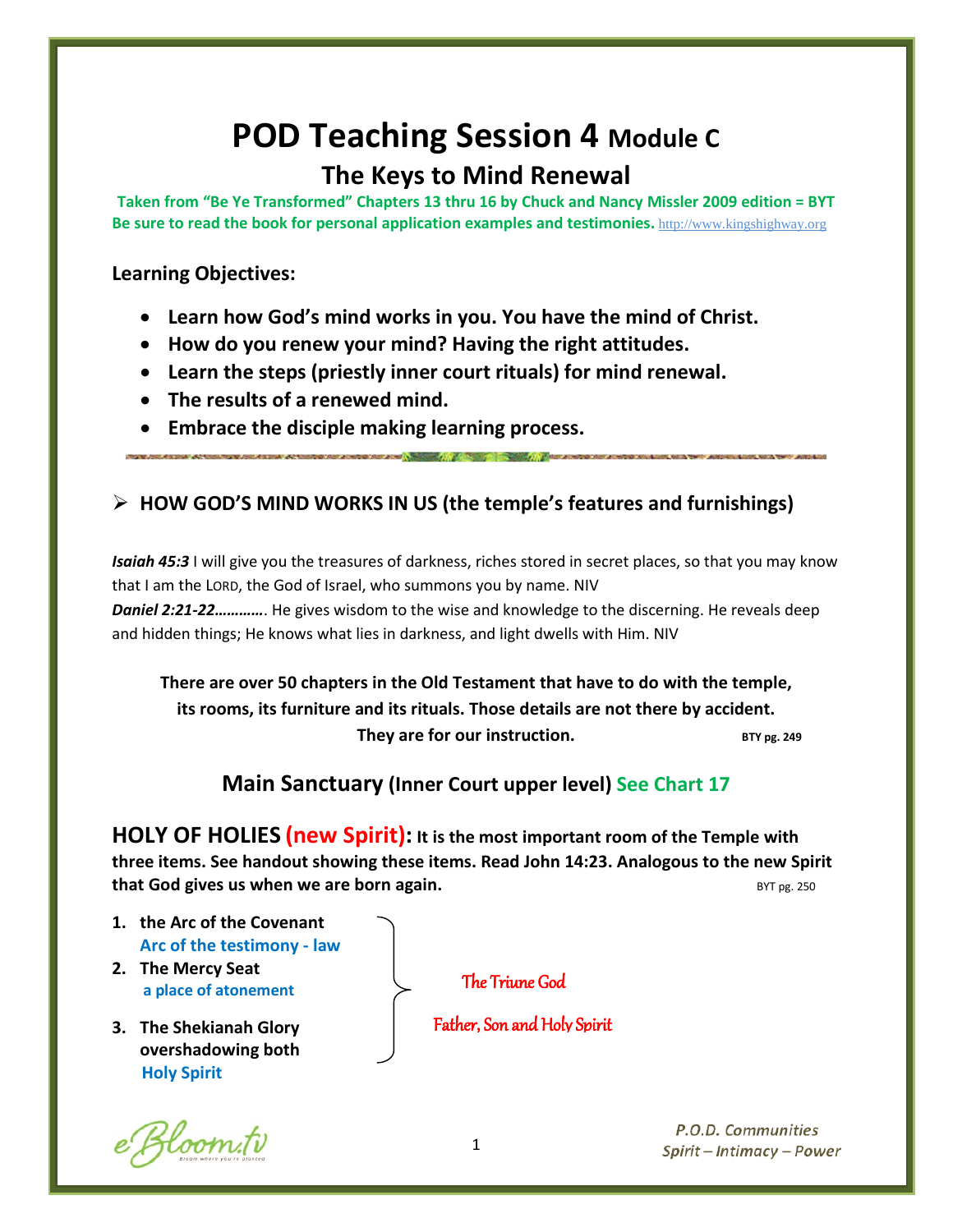## **HOLY PLACE (new heart): It contained three items of furnishings as well.**

**1. The Golden Altar of Incense (Spirit of the Lord):** a most holy piece and considered to be part of the Holy of Holies, perpetually burning. Its incense had to be changed twice a day. It represents the central foundational part of the Mind of Christ as the Spirit of the Lord comes forth from the Holy of Holies and joins our spirit and ignites new Life in us. Jesus' one time sacrifice for all sins is what keeps the fire in our own hearts continuously burning.  $BST_{pg}$  253

*Proverbs 20:27* The spirit of man is the candle of the LORD, searching all the inward parts ….KJV

 **This is the place where God's Spirit joins with man's spirit to make one new creation! Where prayers are heard because of the atoning blood of Christ.**



*2 Corinthians 5:17* Therefore if any man is in Christ,

he is a new creature; the old things passed away; behold new things have come. NASB

*Ezekiel 36:26* "Moreover, I will give you a new **heart** and put a new **spirit** within you; and I will remove the heart of stone from your flesh and give you a heart of flesh." NASB95

**See Chart 18. Note: The importance of God's Love (agape) and God's Mind (His Counsel and Power) working together must be emphasized. This is the full character of God (God's life = ZOE) and what He desires us to be filled with continuously. God's Love will be covered in Session 7.**

**2. Ten Golden Tables of Shewbread (Spirit of Wisdom ): See Illustration.** We are told in scripture that God's Wisdom, His Word, is our "bread of life". Our very lives depend upon our eating and digesting God's Word. See Proverbs  $3:13-19$  and  $8:1-5$ ,  $11$ . BYT pg 258

James 1:5 But if any of you lacks wisdom, let him ask of God, who gives to all generously and without reproach, and it will be given to him. NASB95 *Matthew 4:4……..*, It is written, Man shall not live by bread alone, but by every word that proceeds out of the mouth of God. KJV

**3. Ten Golden Lampstands (God's supernatural Understanding ): See the illustration.** 

God's wisdom is of no use to us without God's Understanding or His illumination alongside. The lamps were to give continual light to the Shewbread Table (Wisdom). They were the primary source of light in the Temple, other than the flames from the Golden Altar of Incense. *2 Corinthians 4:6* For God, who said, "Light shall shine out of darkness," is the One who has shone in our hearts to give the Light of the knowledge of the glory of God in the face of Christ.  $B_{\text{YD}}$   $B_{\text{Z}}$   $B_{\text{X}}$   $B_{\text{X}}$   $B_{\text{Y}}$   $B_{\text{Y}}$   $B_{\text{Y}}$   $B_{\text{Y}}$   $B_{\text{Y}}$   $B_{\text{Y}}$   $B_{\text{Y}}$   $B_{\text{Y}}$   $B_{\text{Y}}$ 

Bloom.tv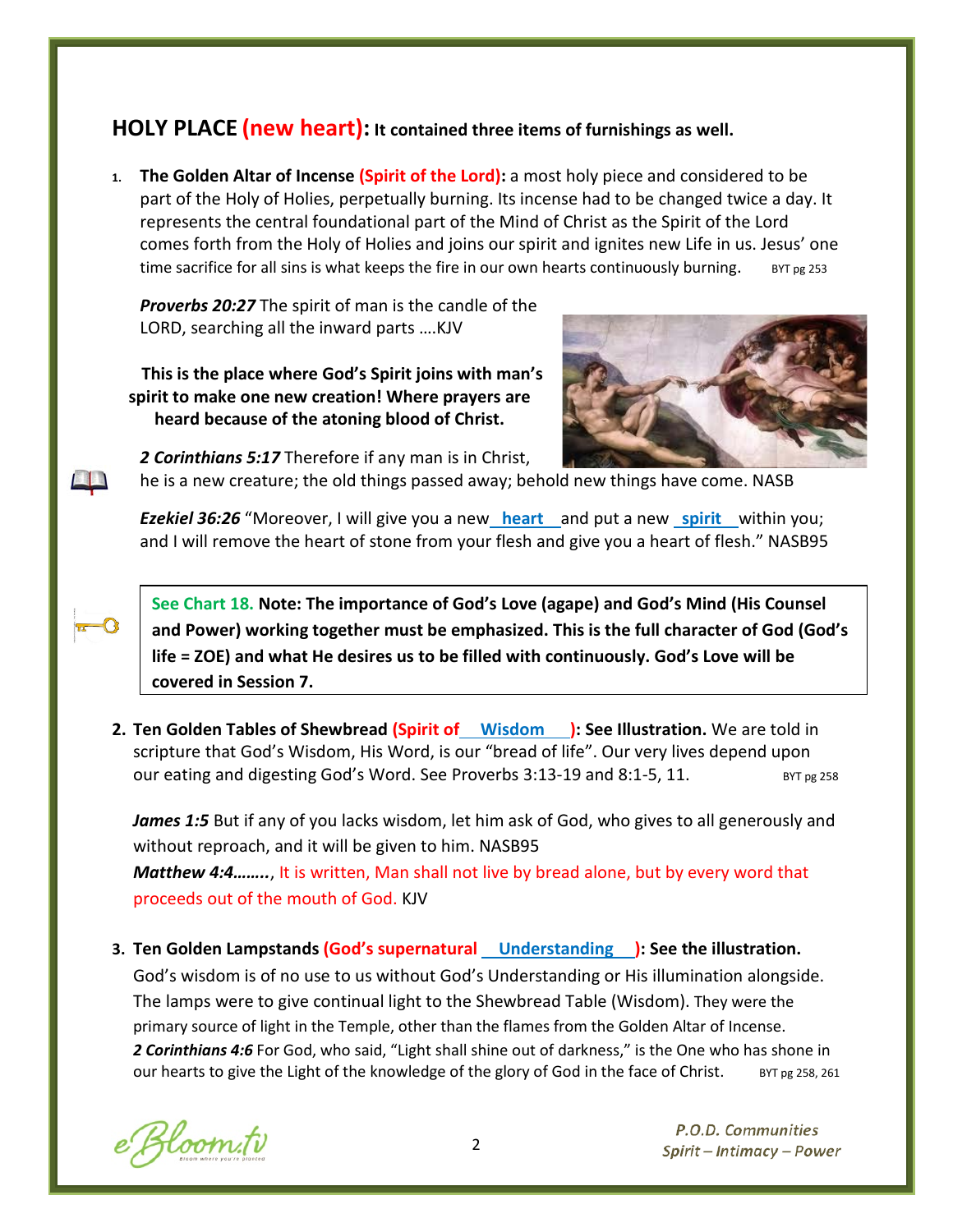## **PORCH (the will to walk in His Counsel and Strength)**

This is the most fascinating room of all. It represents the new **willpower** that we receive as a result of being born again. This is the place where God counsels us about His Will and then, gives us His Strength to perform that Will in our lives. There are two separate areas to this porch or our willpower, God's and our own free choice. God's portion of the porch is gold and is really part of the main sanctuary. The second part of the porch (representing our free choice) has two huge free standing pillars, named Jachin and Boaz.

**Jachin (In His Counsel)** or He will establish **and Boaz (in His strength):** The bronze pillars represent our own **free choice** : the free choice to follow God's counsel and rely upon His strength; or, the free choice to follow our "own" will and rely upon our own ability to perform it in our lives. These pillars were considered to be a part of the Porch and sat in the upper level of the Inner Court. This is significant because it means that we have the Authority and Power of God to choose His Will over our own thoughts and emotions.

Recall willpower is *dianoia* in Greek. *Dia* means channel or passageway and *noia* means of the mind. Note: At this point a drastic change in furniture metal occurs, from gold to bronze. Bronze represents judgment because sin is present. It is a metal that's always associated with  $fire.$ 

**See Chart 19,** It summaries what we have learned thus far.

#### **INNER COURT (Intimate experiential Knowledge of God)**

Both upper and lower levels of the inner Court represent our soul where intimate knowledge of God is desperately needed. Intimate (Oida) knowledge of God is experiencing Christ's Life (Zoe) in place of our self-life. Our soul (mind, will and emotions) is the place where an "exchange of life" takes place. The set of the set of the set of the set of the set of the set of the set of the set of the set of the set of the set of the set of the set of the set of the set of the set of the set of the set of the s

**See Chart 20 as a demonstration of how this "exchange" can take place. Remember the Exchanged Life teaching from Session 3.**

**Note: Three pieces of furniture were in the Inner court expressly for the purpose of cleansing and atoning for sin. The priests carefully followed an order of service going from the**  Lavers **- S** Holocaust Altar **- S** Molten Sea. They represent three cleansing **agents: the Spirit, the Blood, and the Word of God (the water of the Word)** BYT pg. 266

**1 John 5:7-8** And it is the Spirit who bears witness, because the Spirit is the truth. For there are three that bear witness, the Spirit and the water and the blood; and the three are in agreement. NASB95

e Bloom.tv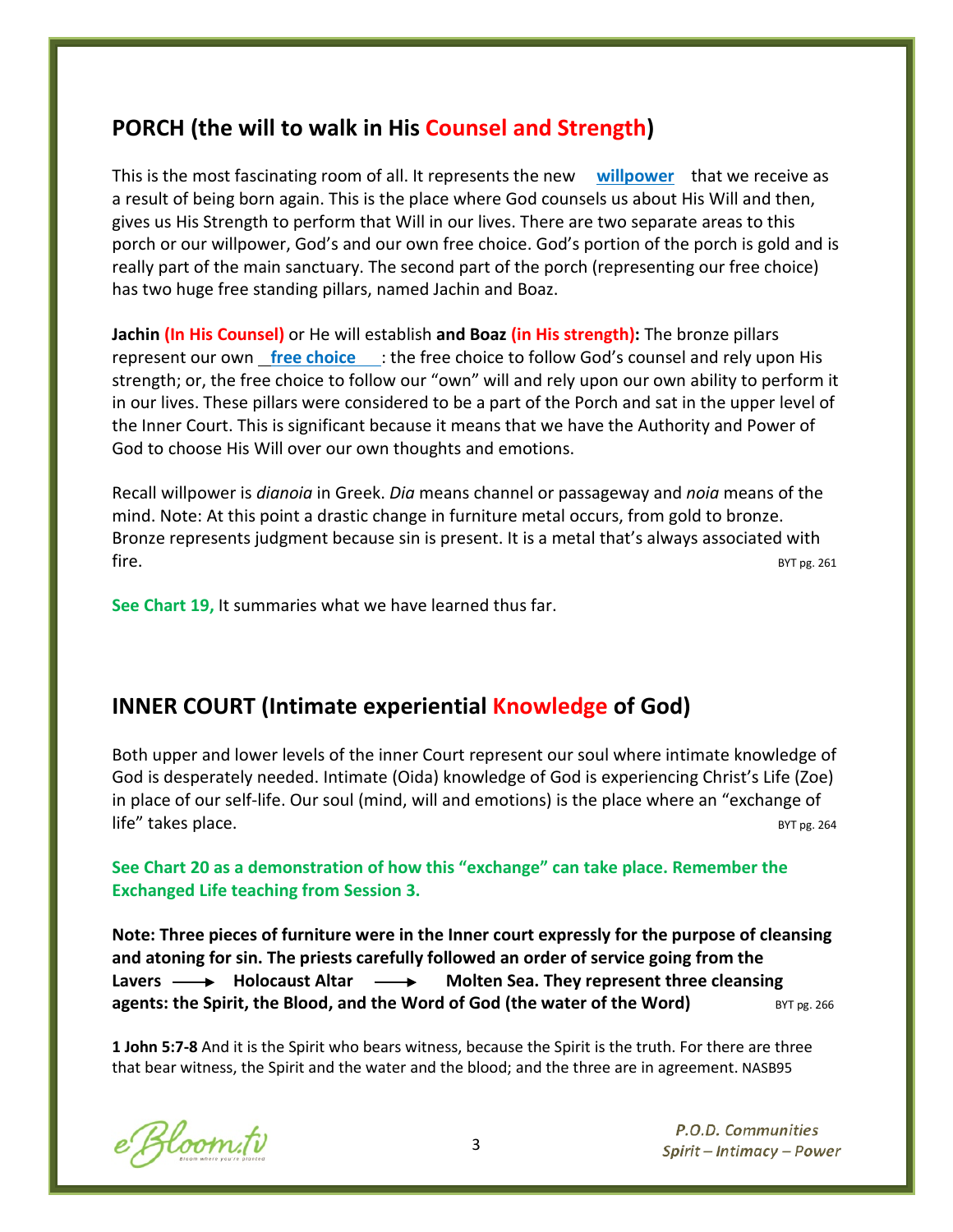**1. Ten Bronze Lavers (represent the Spirit ):** They were used for the continual washing of the priest's hands and feet. The lavers were made in a way to have a mirror finish on the inside. As the priests looked into the lavers they saw a true reflection of themselves. In the same way that is what the Spirit of God does for us. *Isaiah 1:16* "Wash yourselves, make yourselves clean; Remove the evil of your deeds from My sight. Cease to do evil." NASB95 BYT pg 268

The Lavers of Bronze represent God's Spirit that continually exposes our own sins, so we'll be able to see them, **confess** them, **repent** of them and **forgive** others of theirs (John 13:14). *John 13:10* Jesus said to him (Peter), "He who has bathed (born again) needs only to wash his feet (confess/repent),......." NASB95 BYT pg. 271

**Without this step God's Life in us will be quenched from being manifested in our souls.**

**2. Bronze Holocaust Altar (representing the blood of Christ):** This altar is where the blood of the animals was sprinkled on the horns of the altar. The horns were a symbol of power and strength in biblical times. When the sacrifice was made, blood was dabbed on the horns of the altar, signifying the power of the blood to atone for sins. In the same way, there is mighty power in the blood of Christ. Jesus is the "**horn of our salvation**" (Psalm 18:2, Luke 1:69). In Hebrew the root word for altar means "to slaughter/slay". For us this is the place where we totally give ourselves over to Him, relinquishing and yielding everything that is not of faith. This is where we offer ourselves as "living sacrifices" and offer up to Him all our hurts, bitterness, rejections, memories, fears, etc. BYT pg. 271 BYT pg. 271

*1 John 1:7* ………., and the blood of Jesus His Son cleanses us from all sin. NASB95

- **a) We are the ones who must climb up on the altar and choose to gives ourselves as "offerings in righteousness". This is our own responsibility.**
- **b) God, then, is the One who purges our sins by His Blood, removes them as far as the east is from the west and reconciles us to Himself. BYT pg. 274** BYT pg. 274
- **3. Molten Sea (represents the Word of God):** It contained enough water for 2000 washings. This huge bath was used for the complete immersion of the priests after they had offered their sacrifice on the Holocaust Altar. After we have sacrificed all our hurts, bitterness, rejections, memories, fears, etc. and given everything over to God, we too are blood-stained. Our lives have been torn apart by these things, so we are in desperate need of the Word's cleansing, healing and renewing power. We must run daily to God's written word, in order to have our souls cleansed, **sanctified** and completely healed. Then, we can have that intimate knowledge of God and experience His Life in place of our own.

*Ephesians 5:26* so that He might sanctify her, having cleansed her by the washing of water with the word, NASB95

*Psalm 107:20* He sent His word and healed them, And delivered *them* from their destructions. NASB95

e Bloom.tv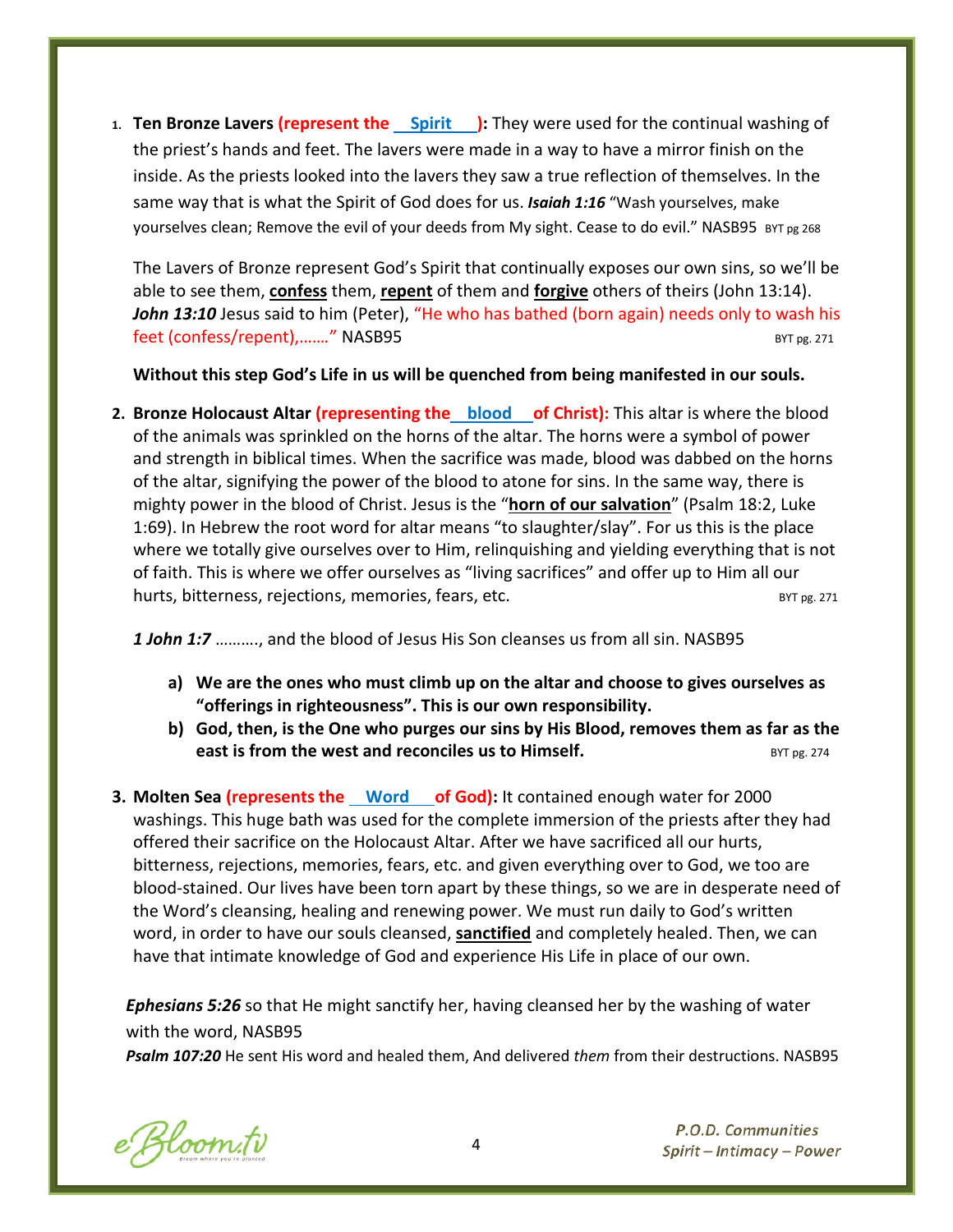**See Chart 21 for a summary: God's three cleansing agents, God's Spirit, God's Blood, and God's Word work together daily in our souls, helping to cleanse and wash away our sins: by our confessing and repenting of our own sins and forgiving others of their sins (10 Lavers of Bronze); by our giving our sins and our self over to God and allowing Him to purge us by His blood (Holocaust Altar); and finally, by God healing and sanctifying us through His Word (Molten Sea).** By the same that the same strugger and the strugger

## **OUTER COURT (to walk in the Fear of the Lord) See Chart 19**

The outer court is corresponding to our**body**, which is the vehicle or the carrier for the expressions of our lives (our soul). This is where we interface with the world and all its ungodly influences. These outside influences are continually attempting to draw us away from wholehearted and single-minded devotion to God. Now more than ever we must constantly walk in the Fear of God, not in the fear of man. We must seek only to obey God and flee all outside influences that would seek to quench our intimacy with Him.  $BYT_{PL}$  BYT pg. 279-280

**See Chart 22 for a summary, this is the Mind of Christ. Truly God has given us everything we need for life and godliness (2 Peter 1:3):** The furniture and features of Solomon's Temple represents the different facets of the seven-fold Spirit of God that equips us with the Mind of Christ. By a state of the state of the state of the BYT pg. 282 everything in this text box.

1. The **Altar of Incense** represents the **Spirit of the Lord** as He first comes forth from the Holy of Holies of our hearts, joins our spirit with His and ignites God's new Life in us.

2. The **Shewbread** represents God' supernatural **Wisdom** – His word that He has inscribed and burned into our hearts.

3. The **Lampstands** represent God's supernatural **Understanding** of His Word – His supernatural illumination of His Thoughts.

4. and 5. The **Golden Vestibule** represents the area in which God gives us His supernatural **Counsel** as to what His will is; and then His supernatural **Strength** in order to perform that Will in our lives.

The **bronze pillars**, still a part of the Porch, represent the area of our own free will choice, where it's our own daily responsibility to make faith choices in His Counsel and by His Strength.

6. The **Inner Court** represents our soul, where it's our daily responsibility to achieve intimate, experiential **knowledge** of God by; 1) confessing and repenting of anything the Holy Spirit has shown us (Lavers); 2) giving to God anything that is not of faith to be purged by His Blood (Altar); and, 3) being cleansed and healed by His written Word (Molten Sea).

7. The **Outer Court** represents our body, where it's our daily responsibility to walk in the **Fear of the Lord**, fleeing anything that would quench His Spirit in us.

Note: these first five capabilities of the Mind of Christ are supernatural gifts of God He has already given us. The last two functions of the Mind of Christ; intimate Knowledge of God and Fear of God, however, are our own responsibility to achieve daily. This again is the "working out of our own salvation" Phil 2:12: (Note: done in the Middle Voice!).

e Bloom.ti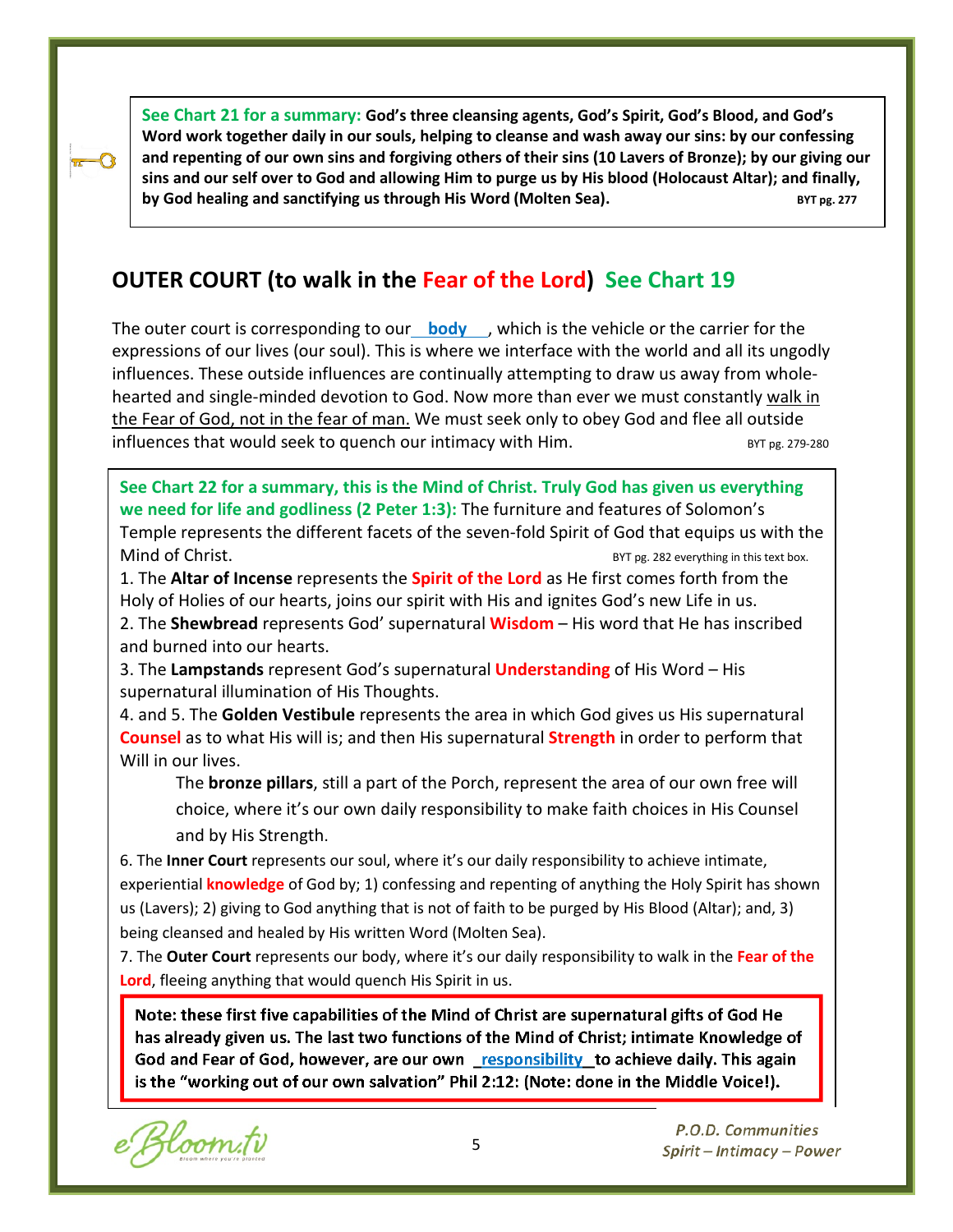## **HOW DO WE RENEW OUR MINDS?**

#### **ATTITUDES:** BYT pg. 293-300

- **1. Living Sacrifices:** We need to have an attitude of being continually willing to present our bodies to God as living sacrifices (Romans 12:1)
- **2. Denying Ourselves** (on the inside) **:** Here we are to surrender our own justified feelings, our own rights, our own frustrations, offenses, and anything that is not of faith. This is being more concerned about doing God's will than what would bring temporary happiness. All Christians are capable of laying themselves aside because God is in them, but not all Christians are willing to do so, in order to let God's love flow! That is the bottom line! See Luke 14:27 (Deny yourself, pick-up your cross).
- **3. Get up and do what God commands :** No matter what. No matter how we **feel** , what we think or what we want. This concerns our outer man --- our outward actions. We are trusting God will perform His will and His life through us no matter how we feel. See Phil. 2:5-9
- **4. Take every thought captive and revenge all disobedience:** We must constantly be willing to simply deal with our sins (2 Corinthians 10:5-6) "to revenge all disobedience". Note: Often our feelings don't align with a faith choice for awhile. **Remember: God is teaching us to walk by faith, not by sight or feelings. The next four steps (the inner court rituals) are the actual steps to "revenging all disobedience".**
- **STEPS: INNER COURT RITUALS:** The following **four** steps are critical to do each time we recognize we have quenched God's Spirit and have blocked His Life in our soul. These are the actual steps the priests took in the Inner court of Solomon's temple in order to deal with their sin by "revenging all disobedience" and be reconciled to God. **These steps are our responsibility.** They also show us how to "resist the devil" as James 4:7 exhorts.<br>BYT pg. 309-310

**This is how the Mind of Christ works in us and how we are renewed in the spirit of our minds (Isaiah 11:2-3; 1 Corinthians. 2:16; Romans 12:1-2; Ephesians 4:22-24**

**Remember:** *1 Peter 2:5* you also, as living stones, are being built up as a spiritual house for a holy **priesthood**, to offer up spiritual sacrifices acceptable to God through Jesus Christ. NASB95

*1 Peter 2:9* But you are A CHOSEN RACE, A royal PRIESTHOOD, A HOLY NATION, A PEOPLE FOR *God's* OWN POSSESSION, so that you may proclaim the excellencies of Him who has called you out of darkness into His marvelous light; NASB95

Hoom.tv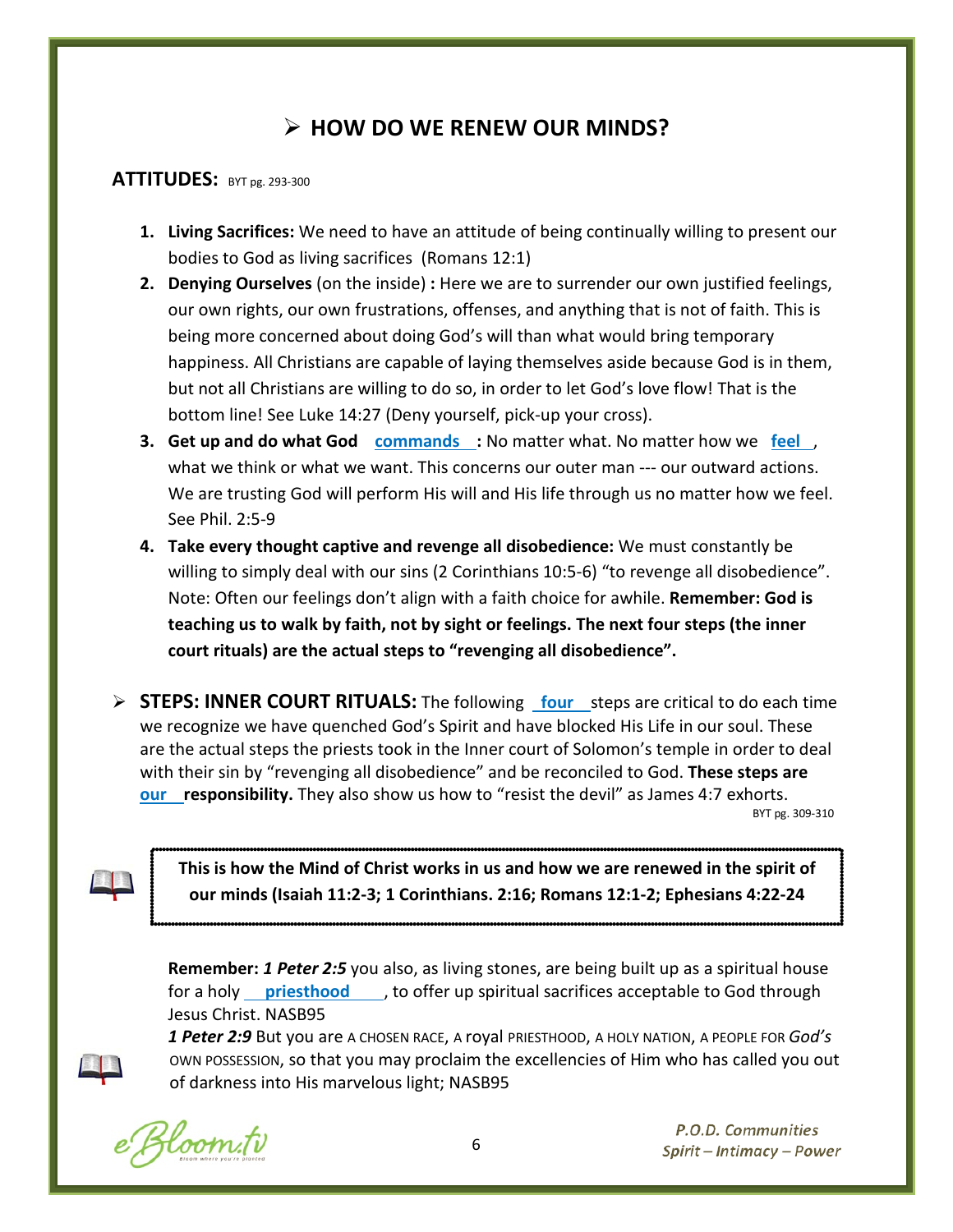**Refer to Chart 23**: **If something has just occurred, and we are felling hurt, angry, bitter, resentful, fearful, etc., this charts shows what we look like. But, if we catch ourselves and desire to turn around and go God's way then the following steps are how we "revenge all disobedience".**

#### **Refer to Chart 21:**

**1. Recognize (Lavers of Bronze, part one):** Acknowledge and experience our ungodly self –centered thoughts and emotions as they come in. We are to ask God not only to bring to light what's going on in our conscious thoughts, emotions and desires, but we also need to ask Him to shed light on the hidden things in our souls (cheder) which may be the **root** causes of our self-centered reactions. Note: Our conscious reactions are often just the symptoms.  $BYT \text{ } pg. 311-312$ 

Experiencing our emotions is part of dealing with our sin and part of the healing process. We are all human, and we all experience negative, self-centered thoughts and emotions. You do not need to keep continually going back and reliving the actual experiences of the past. Instead we should recognize and agree with God what He has just revealed as the root causes that are affecting our choices. You then have three choices:

- a. You can vent them to others.
- b. You can stuff them down in our hidden chambers.
- c. You can groan and cry about them and then give them to God (step 3).<br>BYT pg. 314-316

- **2. Confess, Repent, Forgive (Lavers of Bronze, part two):** Confess our sins and choose to "turn around" from following them (i.e. repent). In addition we must, by faith, forgive anyone who has wronged us, just as God has forgiven us. Confessing is my own responsibility and choosing to turn around from following any way of thinking contrary to the Mind of Christ. We forgive others because God tells us to. He then gives us the Love and the forgiveness we need for that other person. It is also imperative that we learn to receive by faith God's forgiveness for whatever sins we have committed. He will cleanse us from all unrighteousness  $(1$  john 1:9). BYT  $p_g$ . 317-321
- 

**3. Give over to God (Holocaust Altar):** Give Him all He shows us that is "not of faith". God will not violate our free will by forcibly taking these things from us; we must willingly choose to hand them over to Him. As we willing give these things over to Him, He promises that He will take them from us, "as far as the east is from the west …." (Psalm 103:12). God will cleanse us and heal us by burning them up on this altar ---- what a miracle! BYT pg. 321

**Note: Just as He chooses not to remember our sins no more, we must do the same. Rebuke the enemy if He tries to constantly remind and shame us of past sins.**

*2 Chronicles 7:1* Now when Solomon had finished praying, fire came down from heaven and consumed the burnt offering and the sacrifices, and the glory of the LORD filled the house. NASB95

**4. Read God's Word (Molten Sea):** By reading God's word we begin to replace the lies buried in our hidden chambers with the truth. God then, will cleanse and heal our soul with "the washing of the water of His Word." **This is where scripture memorization plays a critical role. BYT pg. 324** 

e Bloom.tv

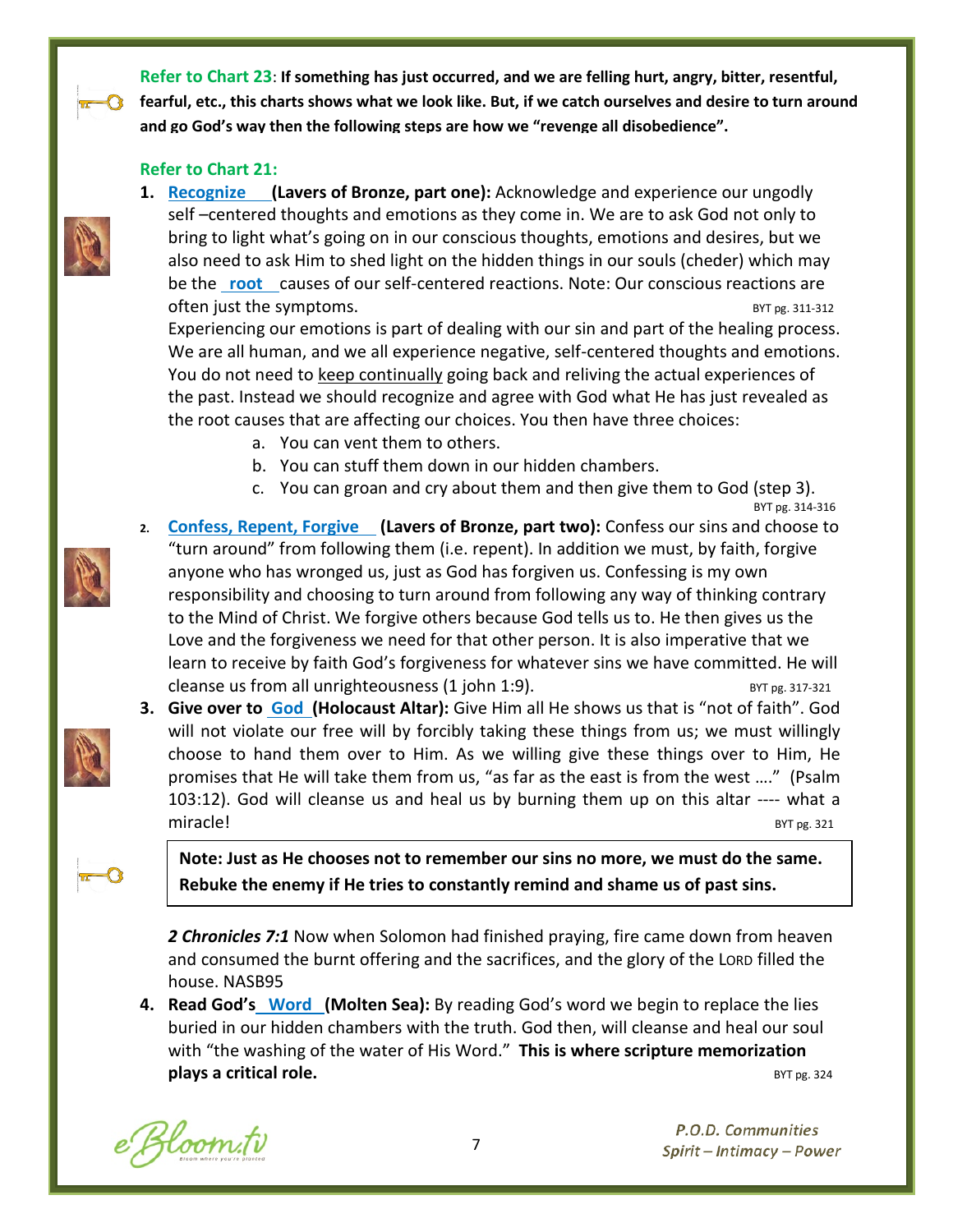**See Chart 24 "For Me to Live is Christ" (Phil. 1:21): When we have honestly followed these steps, God promises us that our minds have been renewed, whether we feel like it or not. We have put off the garbage of our own thinking and we have put on the 5. Mind of Christ. The Spirit of the Lord has come forth from the Holy of Holies of our hearts and has given us not only His Agape Love, but also His Wisdom, His Understanding, His Counsel and Might. We're experiencing intimate Knowledge of God's Life as our own (Zoe) and we're walking in the Fear of God.** 

**See the one page summary in Resource Guide "Be Transformed by the Renewing of Your Mind".**

#### **RESULTS OF A RENEWED MIND: See Chart 25**

**Intimate knowledge of God and Fear of the Lord** BYT pg. 337-341

- **1. We can now present our offerings in righteousness and come boldly into the Holy Place.**
- **2. We are the true worshiper of God, who worships Him in spirit and truth.**
- **3. God will now hear and fulfill our prayers, because they are according to His will.**
- **4. We will be able to see all things from God's perspective.**
- **5. We will be experiencing all the functions of the Mind of Christ.**
- **6. We are progressively being transformed into Christ's image.**

**7. We are equipped for battle because we now have on the full armor of God.** It's exciting because each piece of armor listed in Ephesians 6 lines up perfectly with our own internal architecture. Putting on the whole armor of God is a visual picture of what it means to "put on" Christ and to be "full of His light".

#### **Remember the POD transformation process**

**Remember to monitor your thought life! See the article in the resource guide "Speaking to yourself vs. listening to yourself vs. taking with God. Also go over the article titled "The P.O.D. Ministry Transformation Process".**

### **View Video Clip: "Process vs. Event"**

**Retention Levels from my personal experience: (This is the disciple making process)**

|    | 1. Attend a POD teaching training session.                                     |         | 10%          |
|----|--------------------------------------------------------------------------------|---------|--------------|
| 2. | Participate in POD small group follow-up sessions:                             |         | 5% each time |
|    | a. One follow-up session<br>5%                                                 |         |              |
|    | b. Two follow-up sessions<br>10%                                               |         |              |
|    | c. Three follow-up sessions 15%                                                |         |              |
|    | 3. Spend additional time in extensive personal study                           |         |              |
|    | (read all resources and suggested books)                                       |         | <b>20%</b>   |
|    | 4. Go through the POD training session a second time                           |         | 15%          |
|    | 5. Share what you have learned with others, start your own POD                 | $=$ $-$ | 25%          |
|    | 6. On-going life time commitment, going deeper and deeper                      |         | = Complete   |
|    | 7. Warning: Without on-going maintenance you risk losing what you have gained! |         |              |

e Bloom.tv

.